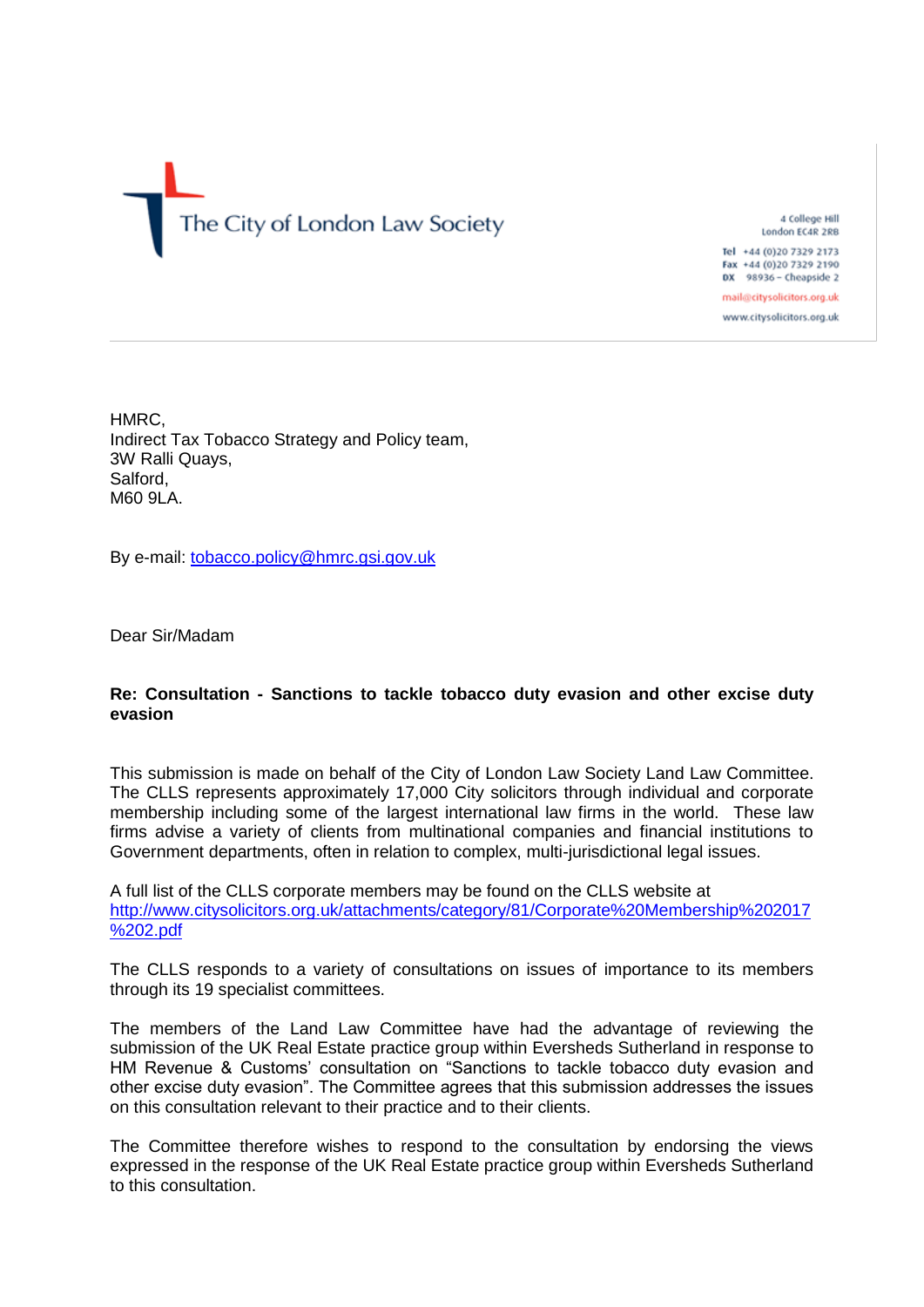This is a part response to the HMRC consultation document "Sanctions to tackle tobacco duty evasion and other excise duty evasion". The UK Real Estate practice group within Eversheds Sutherland manages many hundreds of lettings of commercial properties each year, acting for both landlords and tenants. We have responded to only the questions set out in part 6 of the consultation document as being the area within our expertise.

### *Question 20: Would you be in favour of this approach?*

### Response

No – for the following reasons:

- An additional clause is unnecessary as commercial leases already contain a tenant's covenant not to use the premises for any illegal use.
- In addition commercial leases already contain a tenant's covenant to comply with all statutes in relation to the use and occupation of the premises.
- An additional unnecessary clause adds to the length and complexity of documents whereas it is preferable for all for leases to be clear and concise
- Given that commercial lease agreements have always prohibited illegality at the premises and required a tenant to comply with all laws, it is unlikely that adding an extra clause regarding one specific crime will make a difference to the attitude of those who seek to evade tobacco duty.
- It is inappropriate to pick out one statutory duty for special mention. No doubt those who campaign against modern slavery or alcohol abuse could make out similar cases for special mentions in lease documentation. The existing generic drafting covers all unlawful activity at the premises.
- Any additional wording would not give the landlord any further control over the premises. Commercial lease agreements already give the landlord grounds to forfeit the lease for breach of tenant's covenants, which would include the obligation not to use the premises for any illegal use or to the obligation to comply with all statute.

### *Question 21: Do you think the examples above are on the right lines to ensure that the duty of care is reasonable and proportionate?*

#### Response

No – as we disagree with the proposal to impose a duty of care on landlords and landowners in this way in the first place. What is proposed is not a "duty of care" but a legal obligation. The reasons we disagree with the proposals are the following:

 The policing of the payment of excise duties is a role for the state, not private companies or individuals.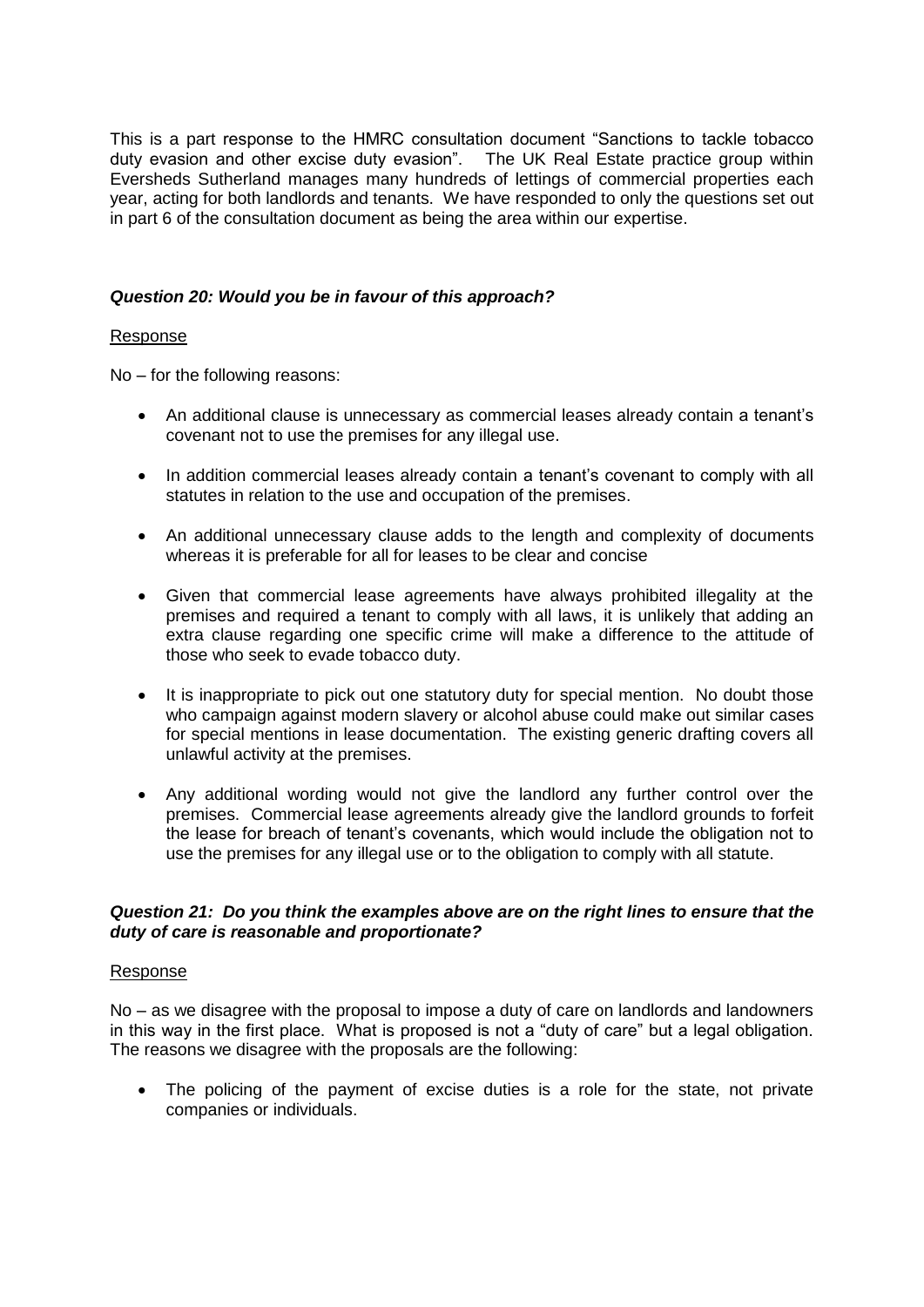- No reputable landlord would condone tobacco duty evasion by anyone anywhere, but the appropriate parties against whom to take action are those who break the law by trading in illicit tobacco, not their law abiding landlords.
- If, as the consultation suggests, some landlords are complicit in tenants breaking the law in this way, then the appropriate enforcement action would be against those few criminal landlords and their tenants for breaking the existing law against duty evasion.
- The number of commercial premises from which illicit tobacco is being sold at any one time must be an extremely small percentage of all commercial lettings. To impose a new duty of care on all landlords in respect of all lettings would result in significant increase in the administrative burden of all landlords, disproportionate to the problem it is trying to address.

Notwithstanding our disagreement with the proposal to impose a duty of care on landlords we would make the following comments on the proposals as to the extent of that duty of care.

We note that it would be intended that any such duty of care would only arise when the landlord has been "notified that the tenant has evaded tobacco duty (or other excise duty)". The justification given in the foreword to the consultation document centres on smoking and tobacco but it seems that the proposed duty of care would extend beyond just illicit tobacco into all other goods that attract excise duty – with no justification given for the imposition of that wider duty.

In respect of the proposals to notify a landlord we have the following observations:

- Who is the landlord who is to be notified? One retail tenant could have several landlords e.g. several individuals who own the one property, all of whom would have to act in concert to take action against the tenant. If one joint landlord didn't take the steps that any duty of care required then the second joint landlord would be limited in the actions they could take and yet be exposed to action for the breach of the proposed duty of care.
- One property could have several associated landlords and landowners e.g. a freeholder, a long leaseholder, a previous occupational tenant who has then sublet to the present tenant. Is it intended that duty of care would affect all of them and even those who are several interests remote from the management of the property? Not all landlords will be able to take enforcement action against a tenant in any case (that right being exercisable only by the tenant's immediate landlord in practice).
- Will the notification give rise to the landlord's duty of care in respect only of the particular premises occupied by the tenant who has evaded tobacco duty? If the tenant occupies other premises also will the duty extend to all such premises? How long would that duty of care last – until the end of the lease in place at the time? Or until the tenant is no longer the tenant in situations where it assigns the lease? Or until the tenant is no longer in occupation of the property in cases where it goes on to sublet the premises? Or until the particular landlord who received the notification is no longer the landlord of that particular property?

As to the proposals to require a landlord to have in all new leases provisions making it clear that any illicit tobacco trading *or any other illicit excise activity* [emphasis added] will terminate an existing lease we would note the following: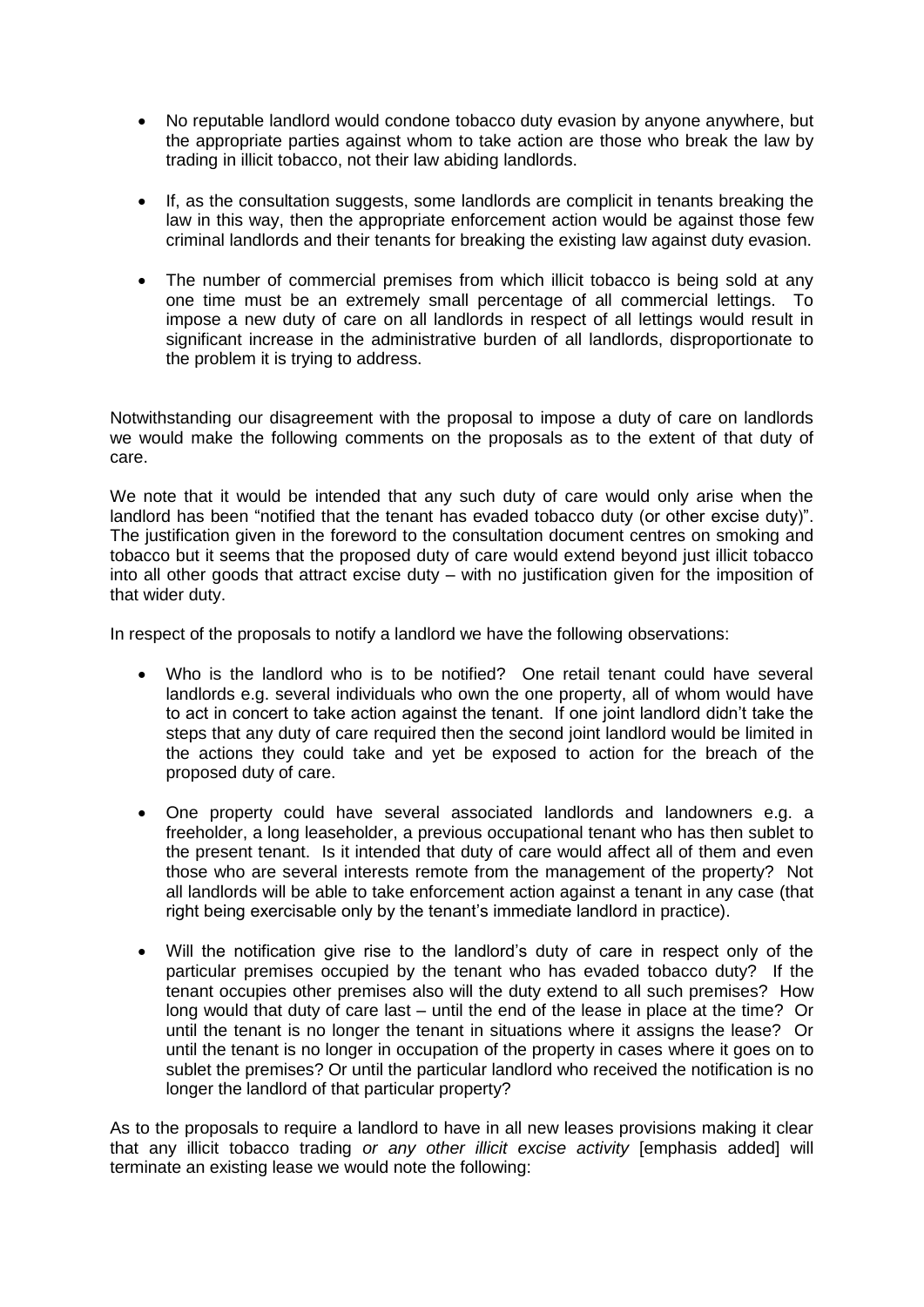- Leases do not just "terminate" if a tenant breaches a term of the lease agreement. There is long established and comprehensive statutory and case law dealing with a landlord's right to forfeit a lease for breach of a tenant's covenant.
- If illegal trading has taken place the landlord will not be the person who holds the evidence that this has occurred. Landlords might be left in the impossible situation of having a legal obligation to terminate a lease without the necessary evidence to do so. If in fact a tenant had been prosecuted and found guilty of duty evasion, any landlord could already use that as evidence in forfeiture proceedings based on the tenant's breach of the covenant to comply with statute.
- A landlord cannot simply end a lease in such circumstances it must first serve notice under section 146 Law of Property Act 1925 and allow the tenant the opportunity to remedy the breach. Only then might a landlord take steps to forfeit a lease and even if it does so a tenant has a right to apply to court for relief against forfeiture. The whole procedure is long and costly, cumbersome and uncertain for a landlord. And if a court were to grant a tenant relief against forfeiture and reinstate the lease what steps would a landlord be expected to take then? How would such competing obligations be resolved?
- The forfeiture of a lease would have significant and expensive adverse consequences for a landlord. He loses the income stream of the rent, becomes responsible for all insurance and service costs and for business rates. If the law was to require landlords to take such steps then there would be significant costs and losses for a landlord, incurred through no fault of the landlord but due to the illegal behaviour of a third party.
- The forfeiture of a lease would have significant and expensive adverse consequences for any sub-tenant of part of the premises. The forfeiture of the lease would simultaneously and automatically end the sublease and the only remedy available to the law-abiding sub-tenant would be an expensive and lengthy court application for relief against forfeiture.

The consultation paper suggests that a landlord should undertake periodic checks on premises and request information relating to the tenant's business as a way of taking "reasonable steps to prevent future wrongdoings in or on their property". We have the following comments:

- Any commercial lease agreement will contain a landlord's covenant to give "quiet enjoyment" of the premises to the tenant. Once a property is let to a tenant the tenant has control and possession of the property and the landlord may only enter with the consent of the tenant or in accordance with the limited entry rights that it is possible to reserve in the lease agreement itself. A landlord's right to enter the property during the term of the lease will typically be subject to a landlord's obligation only to enter for particular purposes and only to enter upon giving prior written notice to the tenant. The landlord will not have the right (save perhaps for a right to be used in the case of emergencies) to enter the premises at any time. No doubt any tenant conducting any illegal activity at a property will ensure that any evidence of this is well gone before a landlord carries out its inspection.
- Even when a landlord can access premises, how is the landlord to determine that the excise duty on the tobacco on site (and presumably other good that carry excise duty) has been paid?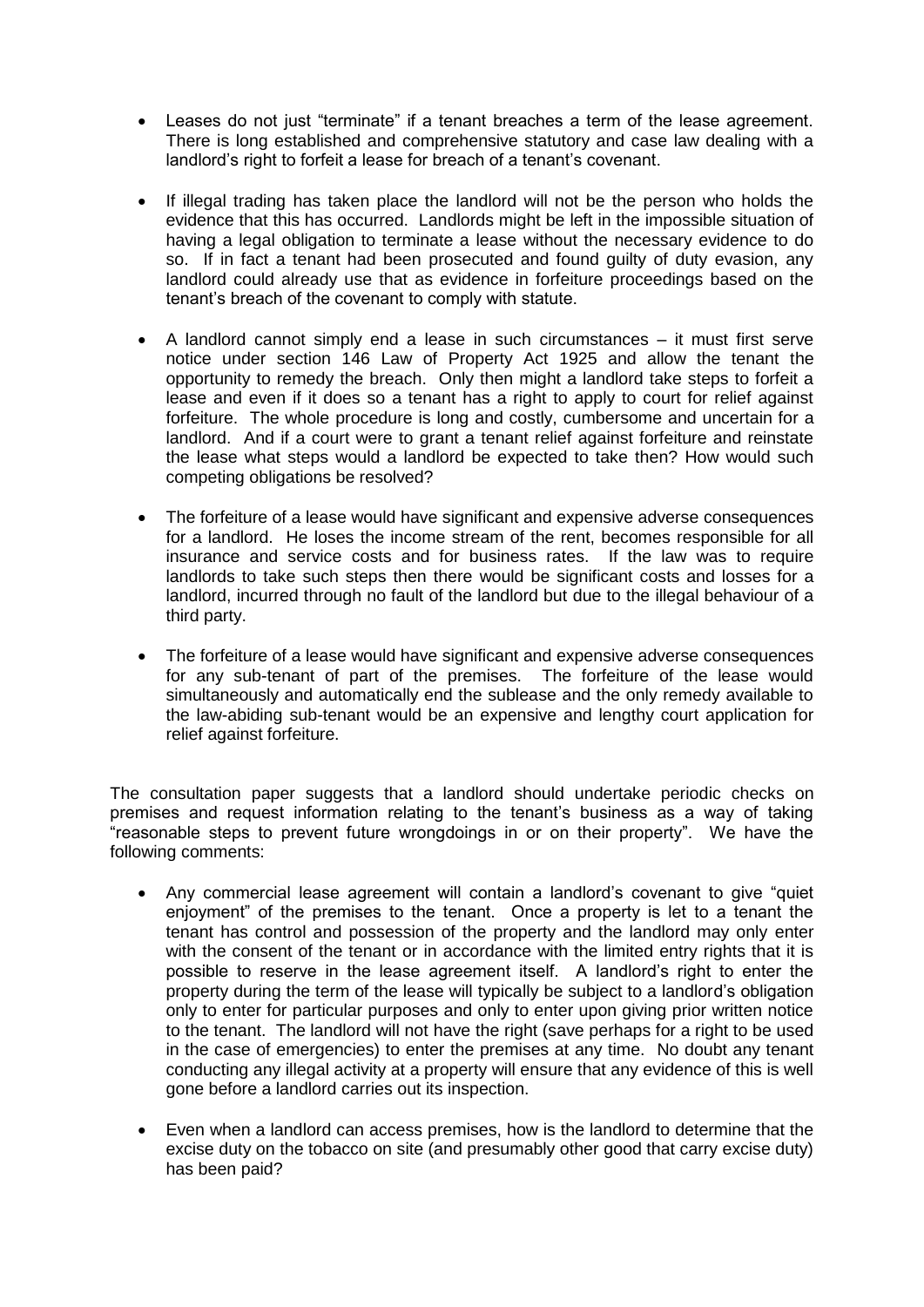- As to the suggestion that a landlord should request information relating to the tenant's business in order to determine whether excise duty is being evaded, we can see no purpose to this. No tenant is likely to volunteer the fact that is evading excise duty or breaking the terms of its lease. If there is the suspicion or evidence that excise duty is being evaded then presumably Customs & Excise could make investigations and request such information.
- We note the suggestion that a landlord should be obliged to take steps to ensure that it is aware of illicit activity – what further steps could be taken other than inspecting the property in the limited circumstances that a landlord may be able to do so?
- As to the suggestion that landlords should provide HMRC with a copy of the tenancy agreement with provisions relating to illicit tobacco or other excise products, we have set out above our reasons as to why such additional provisions are unnecessary. In any event leases granted for a term of over seven years are registerable at the Land Registry and publicly available and HMRC would be able to obtain copies of those leases that way.

**Question 22: What would be a reasonable expectation of the steps landlords should take and the timescale for doing this and for taking action if there are further transgressions?**

**Question 23: What sanctions should HMRC apply to landlords or landowners who have not taken steps to prevent illicit tobacco or other illicit excise activity on the property or land? For example should HMRC impose a financial penalty?**

We make no comment in response to these questions as we have set out reasons above for disagreeing with the imposition of such a duty of care in the first place.

#### **Question 24: Are there any potential wider consequences of introducing a duty of care and a civil penalty that we have not identified?**

The significant expensive consequences for all landlords (which will hit smaller landlords hardest) and the adverse reputational consequences for institutional landlords, arising from the illegal activity of people over whom they can exercise little control.

Yours faithfully

Jackie Newstead, Hogan Lovells International LLP Chair, City of London Land Law Committee

May 2017